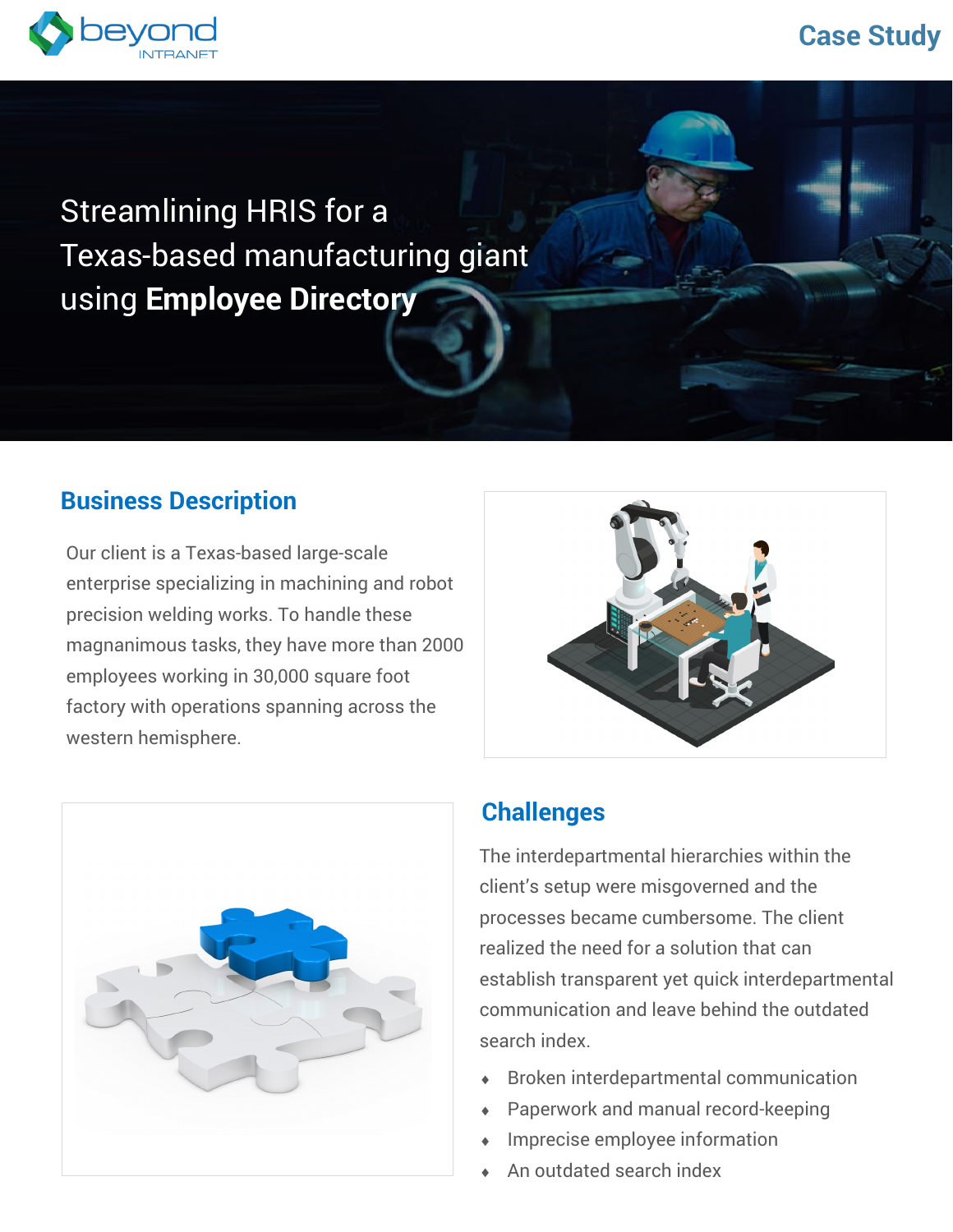#### **Our Solution**

Our add-in Employee Directory aligned with the client's existing IT system and fueled the strategic HR initiatives such as performance management, training, employee collaboration and workforce planning. We made on-demand customizations to Employee Directory and added more fields to the existing solution which includes **department, job title, position history, training details, expertise, ethnicity, date of birth, blood group etc** . All this could be managed through SharePoint User Profile (a central repository), and can be accessed through Beyond Intranet mobile app.

At the administrator level, the client was able to update:



බ

#### **Results**

After a few weeks of custom Employee Directory in action, the company witnessed significant improvement in the quality of directory information.

- Saved big on man hours spent on managing these day-to-day tasks.
- Reduce service desk tickets for profile information changes.
- Improve/updated the address book information and employee details.
- Identify and help overcome information inconsistencies such as a change in the work profile, phone numbers, phone extension, and job title.
- Cut down service desk workload regarding employee profile updates.
- Introduce an automated, yet governed workflow for employees.
- Mechanize a streamlined yet uncomplicated processed to update personal information.
- Systematize staff information in Active Directory and Office 365.